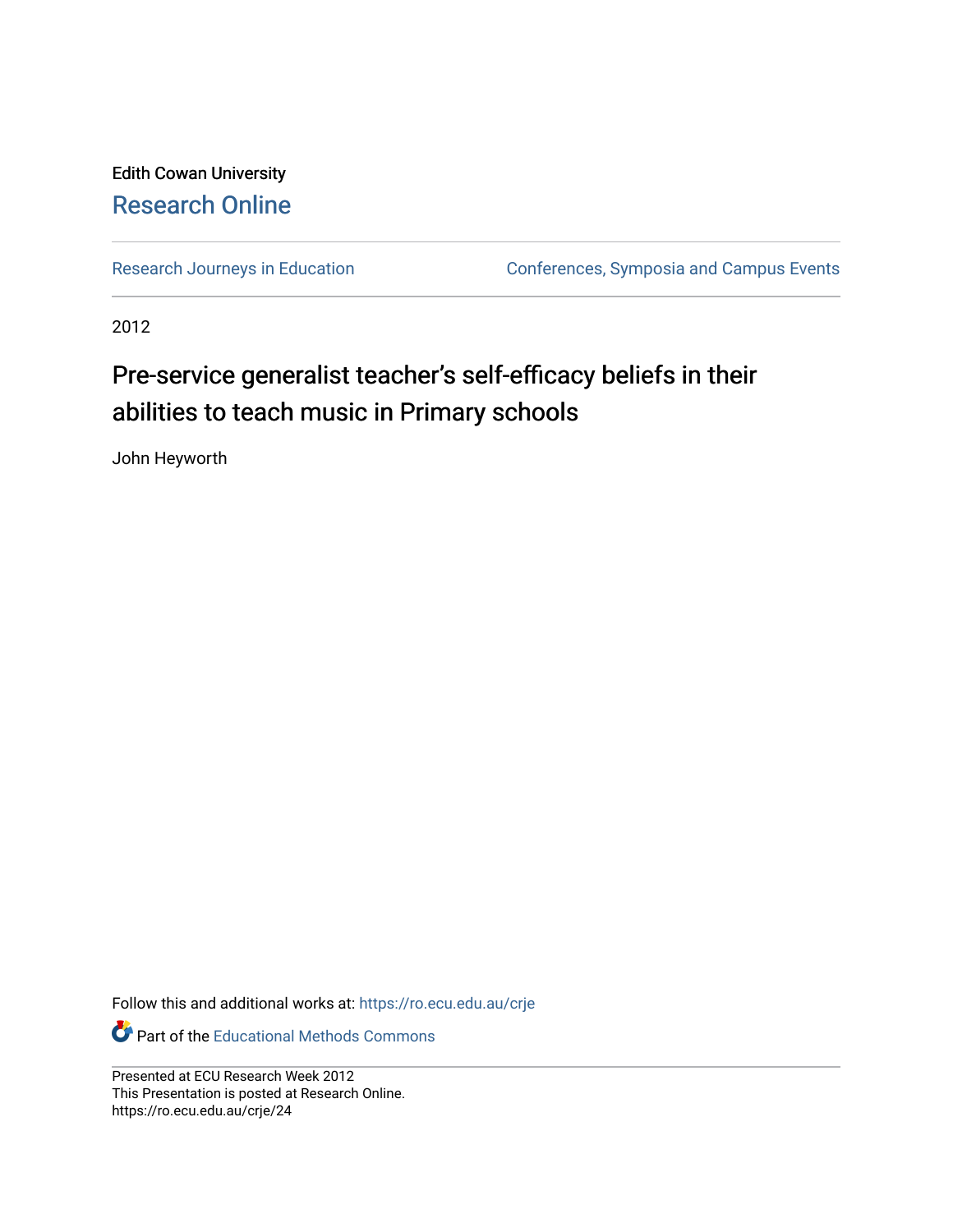

#### Pre-service generalist teacher's self-efficacy **beliefs in their abilities to teach music in Primary schools**

John Heyworth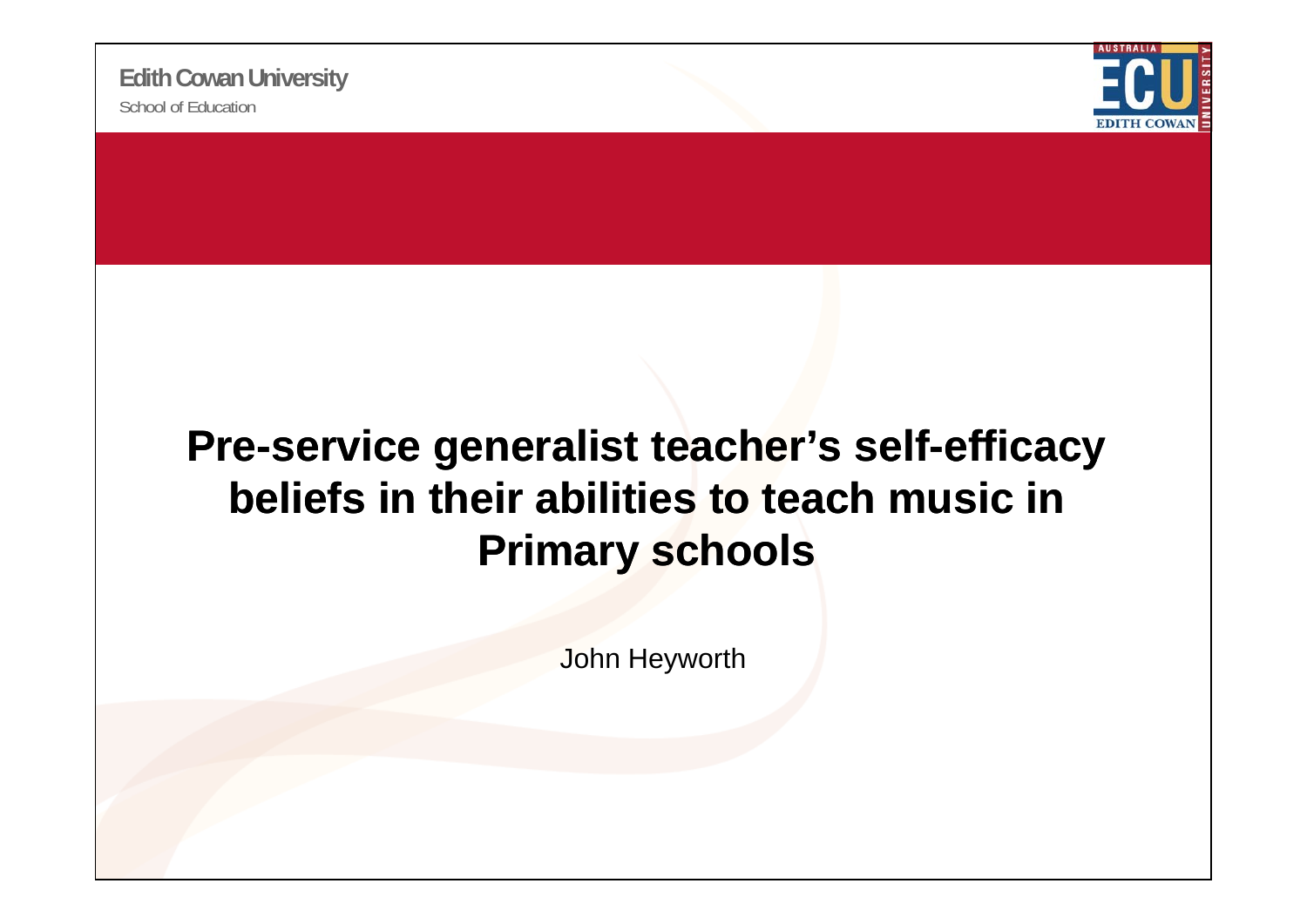

#### Main aim of this study

The aim of this study is to explore the potential of music technology to build the confidence and competence beliefs of pre-service teachers. The findings of this study would be particularly valuable given the diminishing time given to music in university courses as opposed to the increase national demands that generalist teachers carry increased responsibility for music education in schools.

This is a study that will investigate the use of technology to increase pre-service teacher's knowledge of, value of and competence in teaching music. In particular:-

*What is the impact of mobile looping technologies in building upon pre-service*  teacher's self-efficacy beliefs in their abilities to teach music?

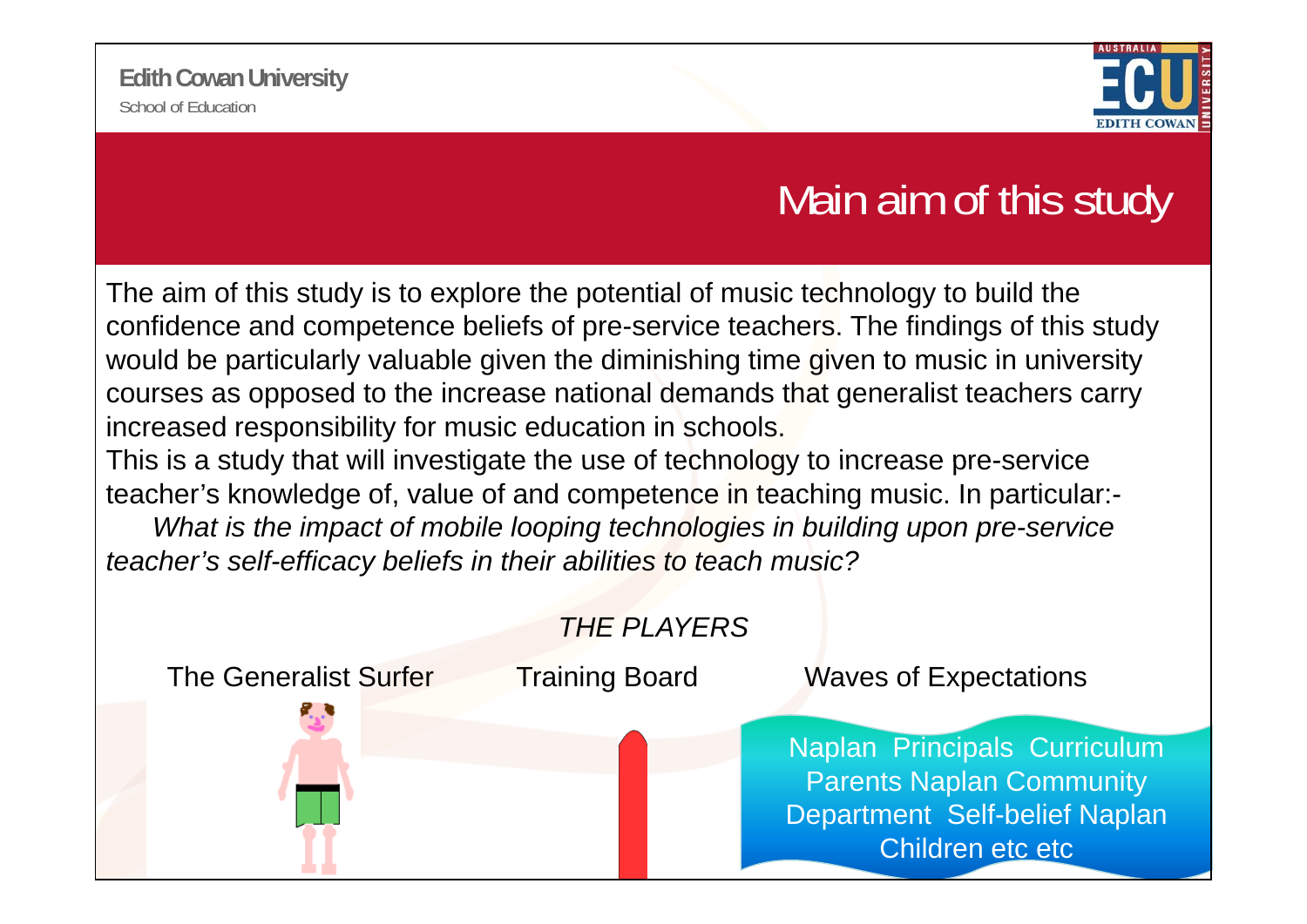

# Background: confidence of the generalist

- • In 2010 I conducted a short survey of undergraduate students at ECU (Edith Cowan University, n=70) and found that nearly 50% were worried about their own perceived lack of musical ability at the start of the music course.
- • Holden and Button (2006) reported that respondents to their study ranked music as the lowest subject they had in confidence to teach. Respondents described feeling vulnerable due largely to their own inability to read music. Furthermore they described music as a specialist subject unlike any other subject in their national curriculum. Seddon and Biasutti (2008) also reported that students perceptions of music as a specialist area had a significant impact on their confidence to teach music in the classrooms. Jeanneret (in Sinclair et al., 2009, p.103) stated that *"teachers own musical experiences frequently shape their*  attitude towards, and confidence in, teaching music."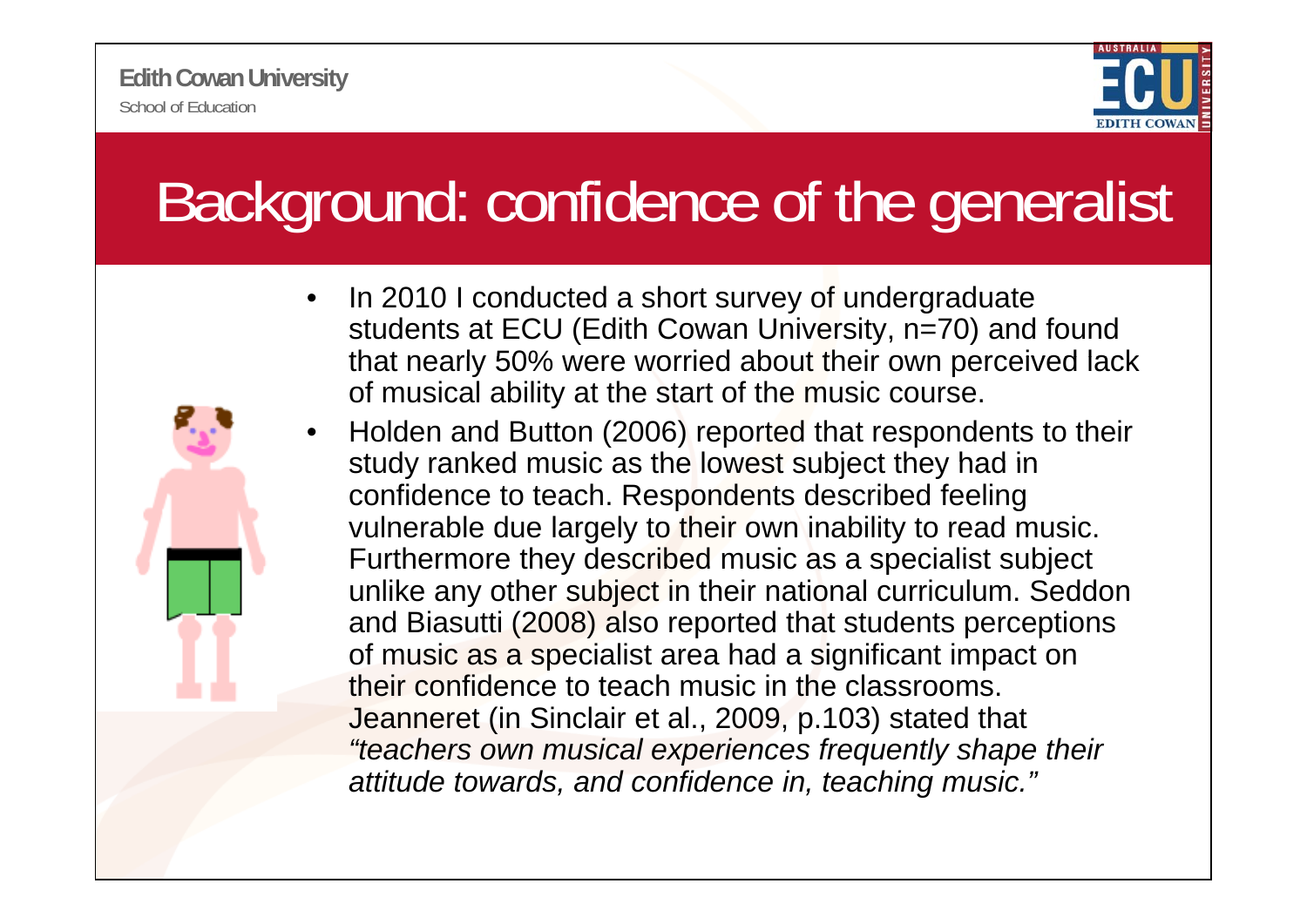

# Training Board:- Time factor

• The National Review of Music Education (Pascoe, Leong, MacCallum, Mackinlay, Marsh, Smith, Church and Winterton, 2005, p97) it was noted that now generalist will either have part or full responsibility for teaching music in their classrooms. Furthermore the review questioned the effectiveness of preservice education in preparing students adequately due to time constraints (1005,p vi);

*Hours for pre-service teacher education for music have*  contracted radically in the last ten years and do not *adequately prepare generalist primary teachers for teaching music in schools.*

The situation at ECU today is that the undergraduate generalist pre-service primary education is a four-year degree course at ECU, in which students have one unit of study in music which is the equivalent of about 36 hours of tuition to prepare them to teach music in the classroom.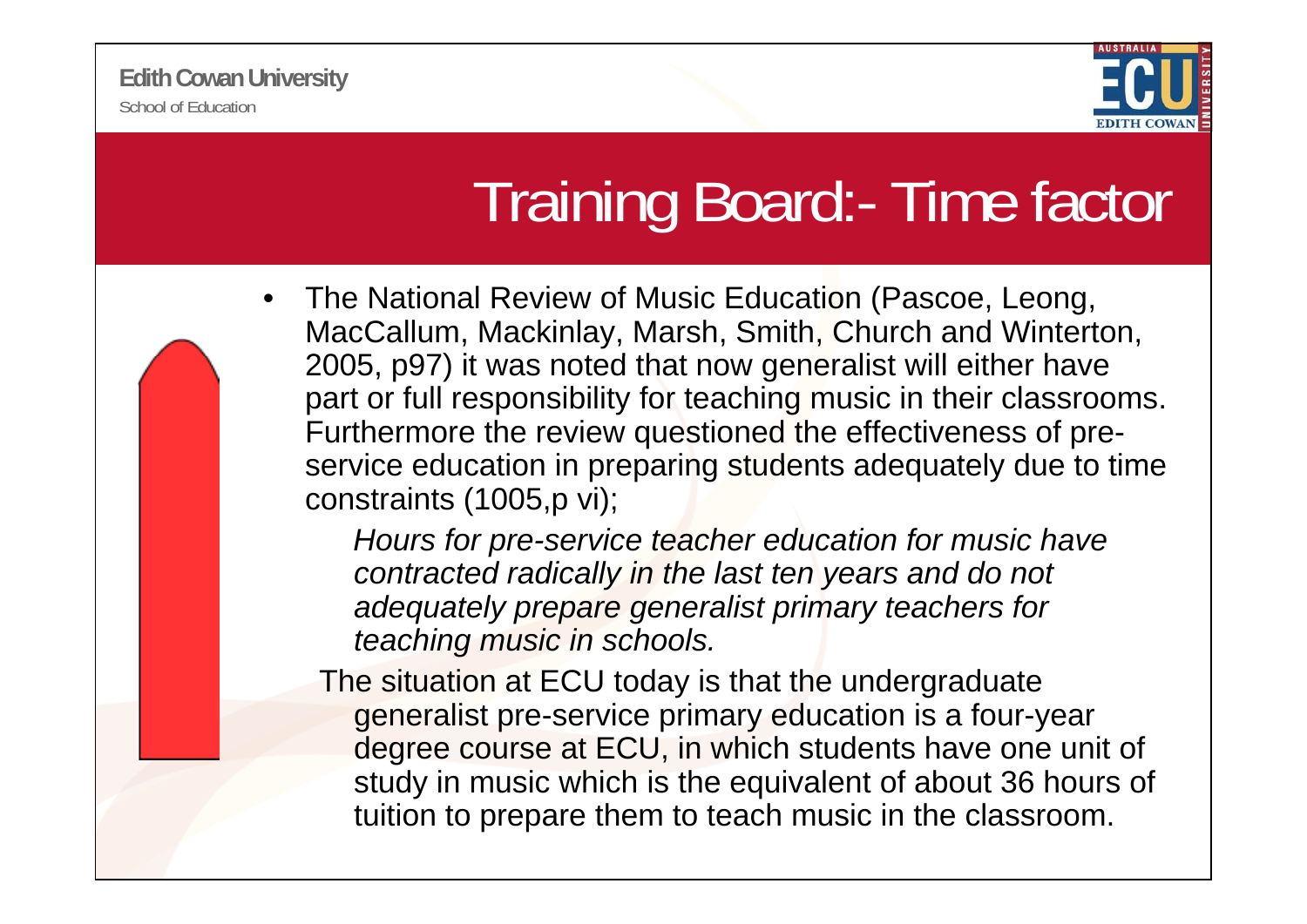•



## Waves of Expectations

- • More responsibility for teaching music was being thrust upon the generalist teacher, as noted by Jeanneret, in Sinclair, Jeanneret and O'Toole (2009, p. 103):
	- *Although some school systems maintain music specialists in primary schools, the reality of the situation is that a large number of generalist primary teachers in Australia, Great Britain, and North America have the responsibility for teaching music in their classrooms.*
	- (Wiggins & Wiggins, 2008, p. 2) also noted this trend in America:
		- *Despite the inconsistencies in the data reported above, these studies imply a trend toward the hiring of fewer music specialists*  in the United States, suggesting that if general music remains in *the curriculum in localities where music positions are cut, it likely will be taught by generalist teachers rather than music specialists.*

•The Australia Curriculum, Assessment and Reporting Authority (Australian Curriculum, Assessment and Reporting Authority (2011), still in draft form for the arts, states that 'The Arts curriculum will be written to cater for both generalist classroom teachers and teachers with specialist arts backgrounds.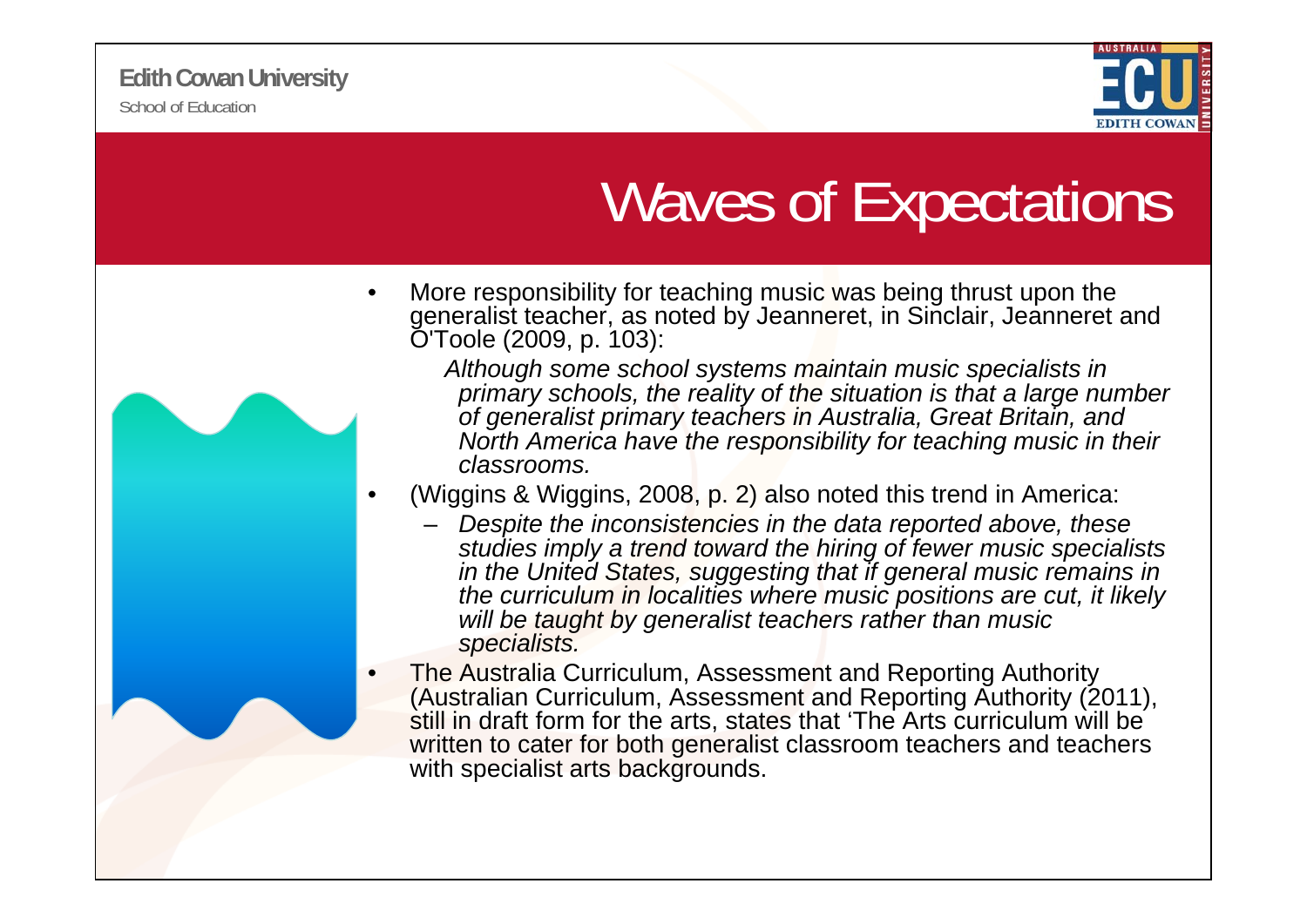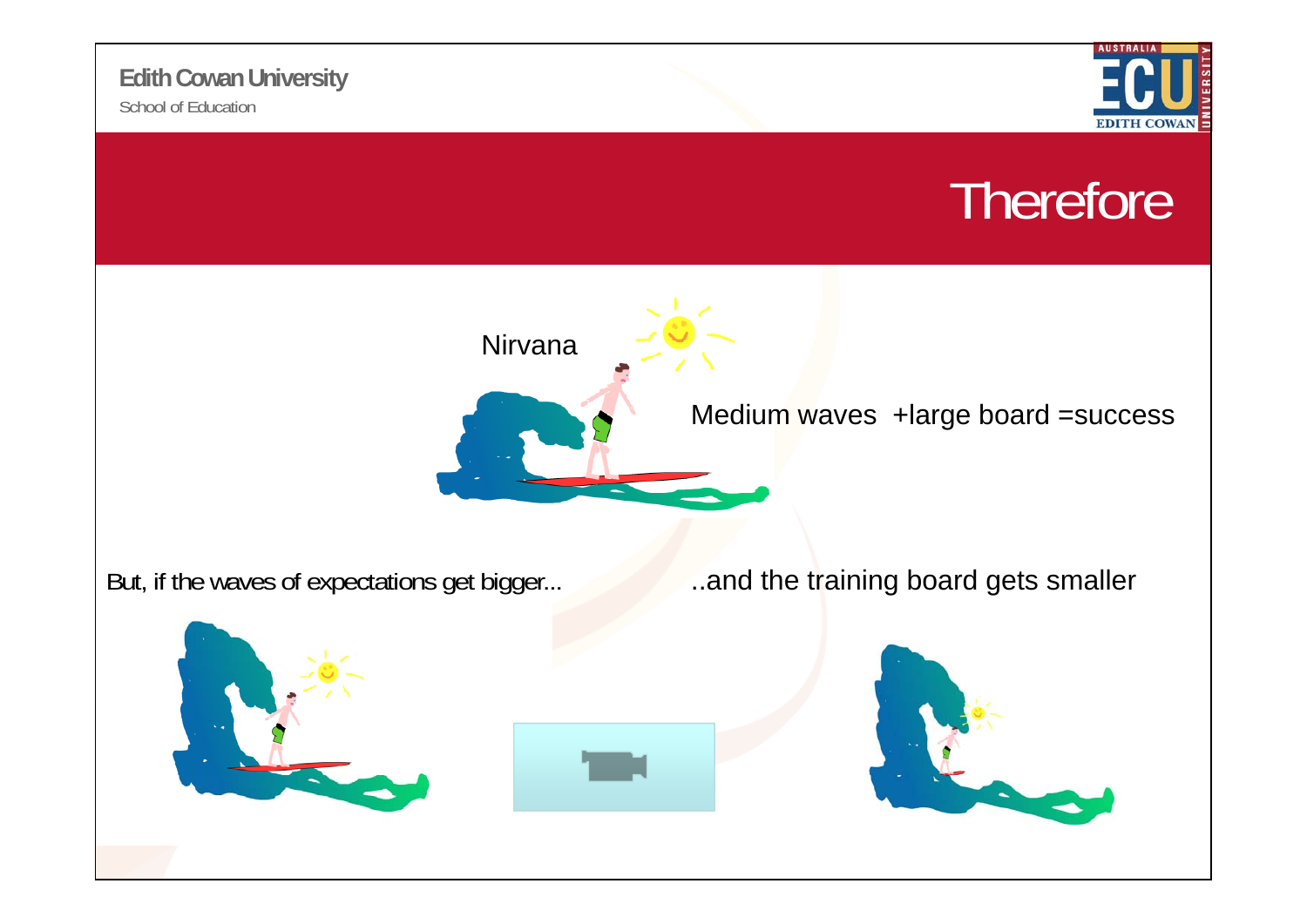School of Education**Edith Cowan University**



### And so the cycle of low expectations continues...

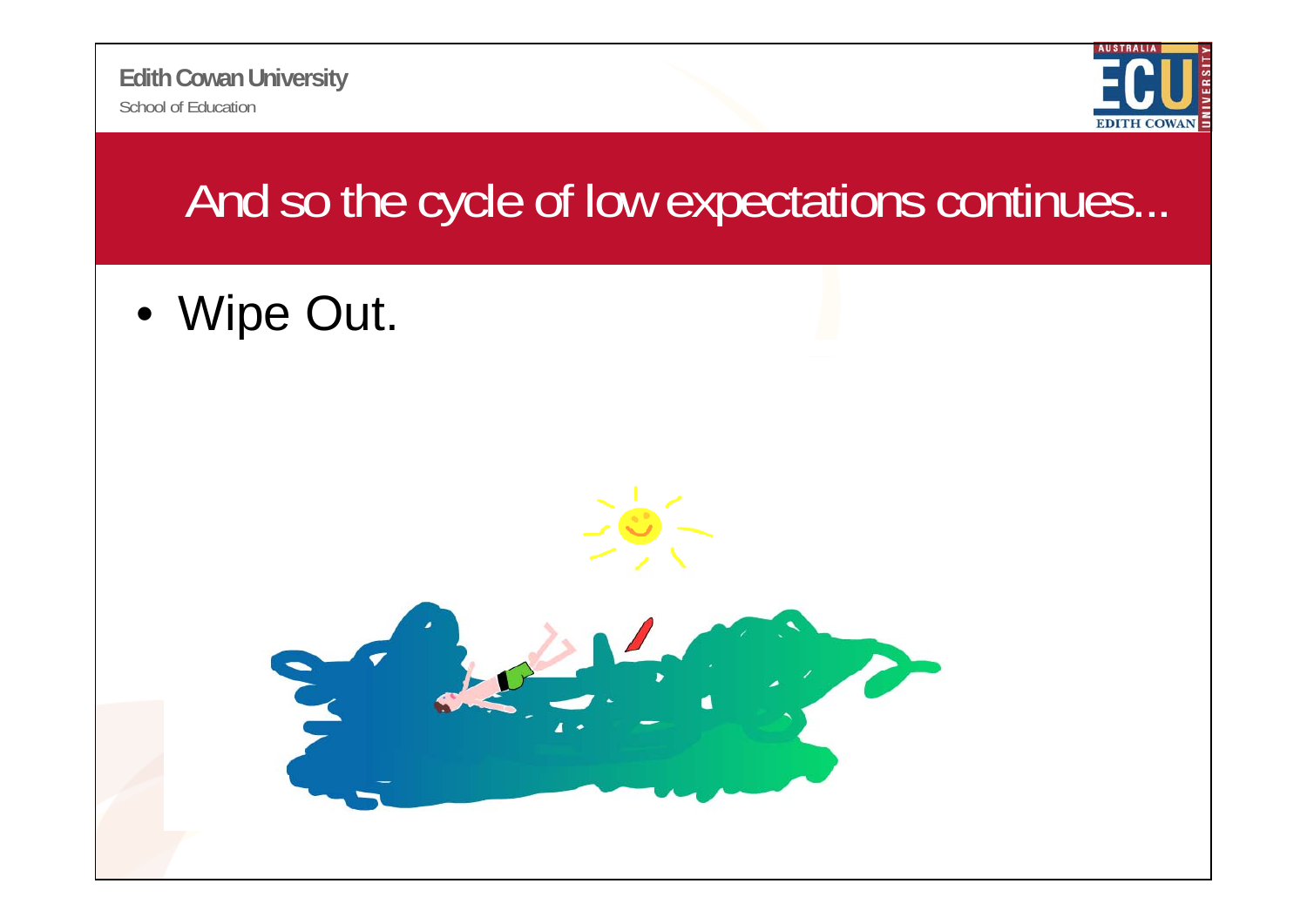

### Self efficacy

- • Confidence and competence are likely to go 'hand in hand'. As noted in (Wiggins & Wiggins, 2008, p. 3): *Much attention has been paid to generalist teachers' confidence to teach music (Jeanneret, 1997; Russell, 1996) and factors that contribute to that confidence (Hennessy, 2000). However, Bartel, Cameron, Wiggins, and Wiggins (2004) drew on Bandura's (1977, 1986, 1997) work on self-efficacy to make the point that confidence alone is meaningless if it is not accompanied by competence.*
- • However Bandura (1997, p3) states quite clearly that if one doesn't belief they can achieve a task then they are likely not to try and do it:-

Unless people believe they can produce desired effects by their actions, they have little incentive to act. Efficacy *belief, therefore, is a major basis of action. People guide their lives by their beliefs in personal efficacy. Perceived self-efficacy refers to beliefs in one's capabilities to organise and execute the courses of action required to produce given attainments.*

•There will be varying levels of pre-service teacher's experiences and beliefs on music education that pre-service teachers will bring into university, with a large percentage of them with low expectations of their own ability to teach music. To what, if any, degree will these value and competence beliefs change after the intervention of one unit of music tuition incorporating technology is the main thrust of this study.



Rather than risking a wipe out, the surfer walks away.....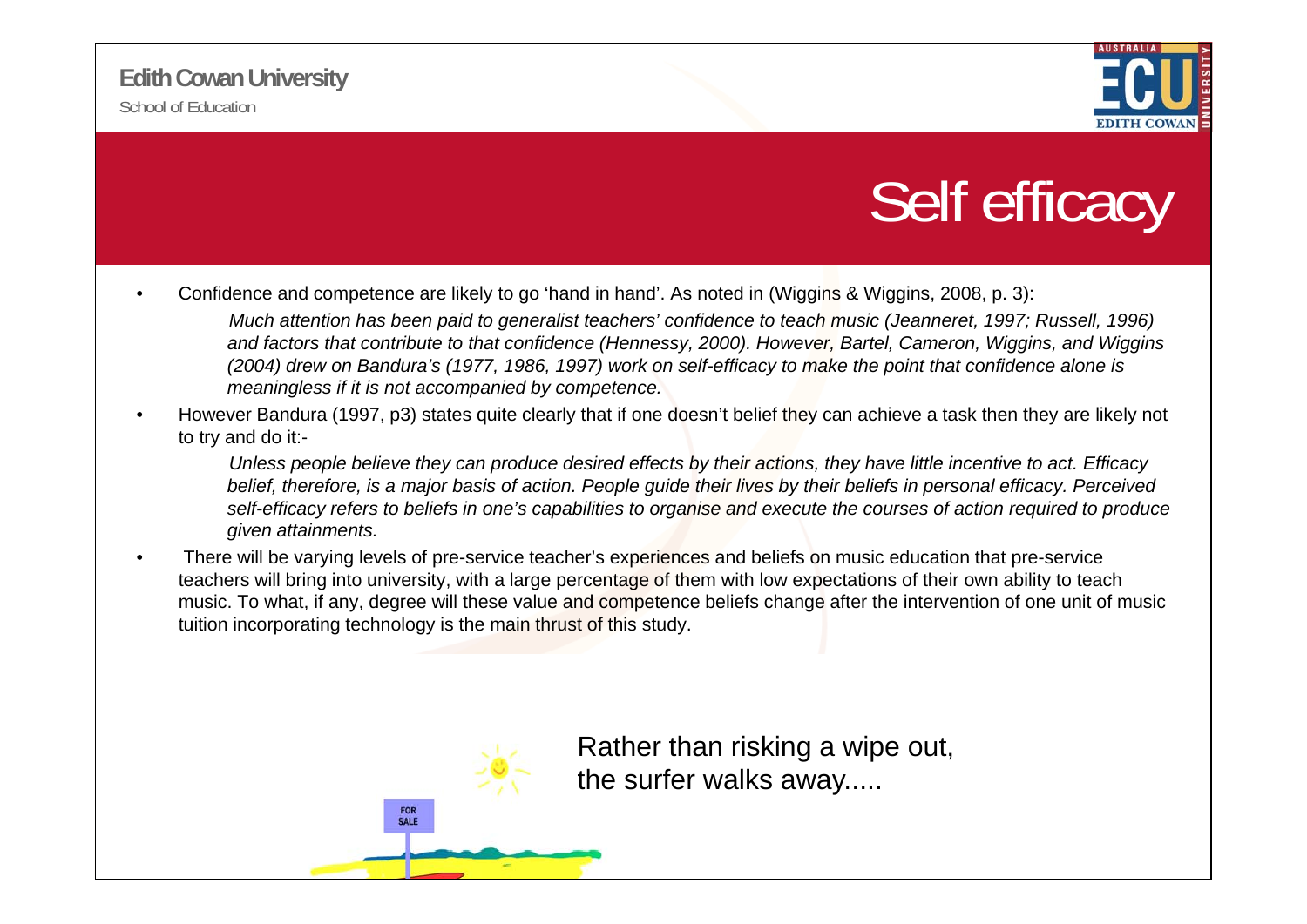

## Technology to the rescue!!!???

• Technology can play a big part in students' musical experiences being more inclusive as well as creative. Williams and Webster (2006, p. 19) believe that technology should be used to improve musical experiences, with a focus on artistic and pedagogical end products. O'Toole (Sinclair, et al., 2009, p. 34) makes the point that:-

*young people spend a great deal of time expressing and discovering them in cyberspace. For instance, young people today enjoy themselves with online activities like creating Facebook homepages or inventing wikis and blogs that are 'full of design and intricate narratives and problem solving.* 

- • O'Toole thinks it is important to give students critical and skilful tools to understand and manage the *'creative tools that*  the professional designers and manipulators themselves use'. Looping software is a tool for creative music making. The software allows the user to cut and paste patterns of sound along a timeline to create a digital sound file. Using patterns of sounds to create musical works is not a new concept. *Ostinato* is a term for a repeated pattern of sounds. In popular music 'digital loops' are a modern extension of an ostinato.
	- *Ostinato: constantly repeated musical pattern, rhythmic or melodic.* (Farmer, 982, p. 337)
	- *Loops: loops are simply recurring sections of digital audio.* (Williams &Webster, 2006)
- • For the purposes of this research, I will use the term loops to describe repeated patterns of sound, whether generated acoustically or digitally.

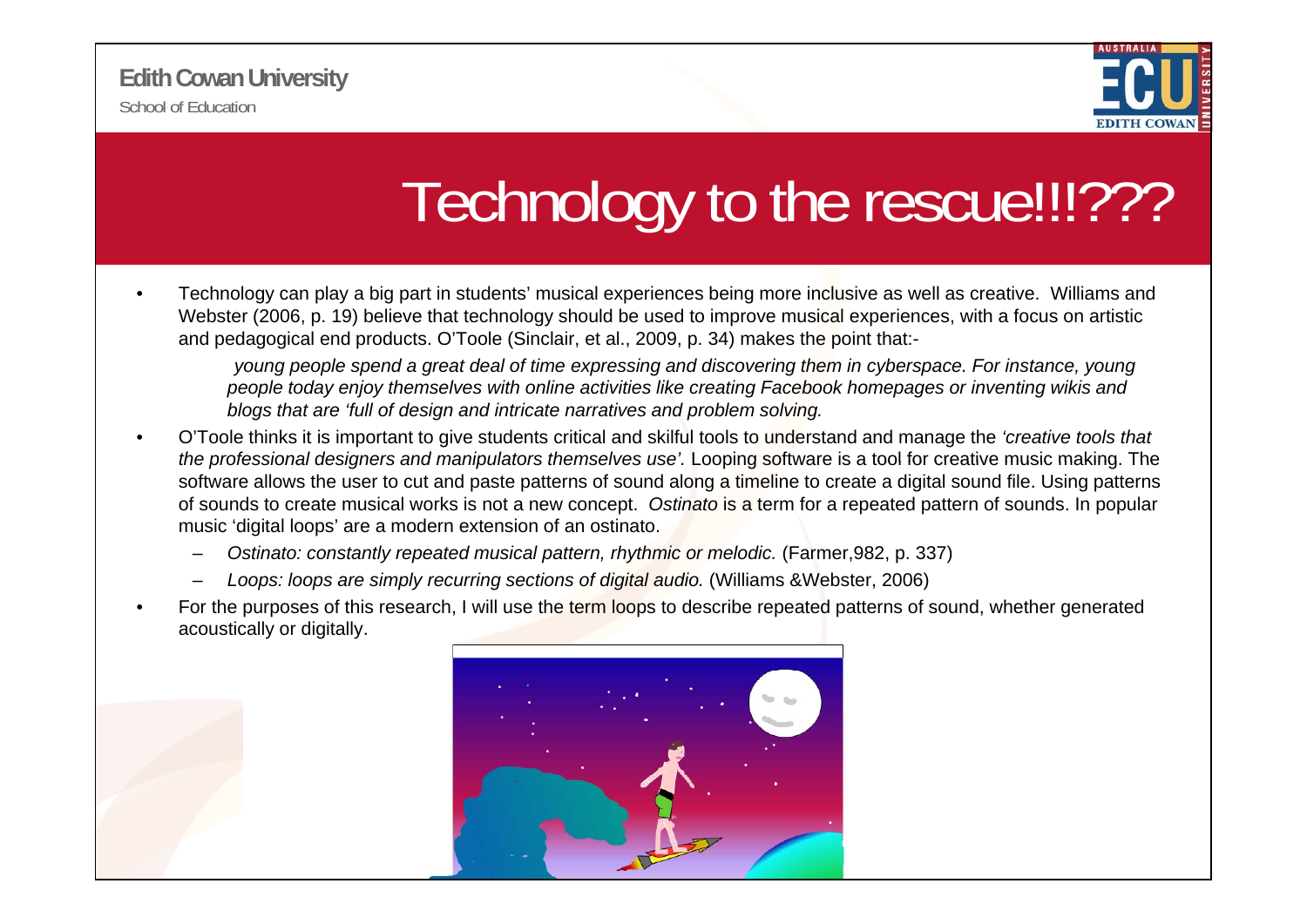

# Looping technology

• Music making of any style, supported by creative looping technologies, may just be a pathway to engage students from a wide variety of musical backgrounds and experiences. This engagement should then develop student's motivation and confidence to participate in further creative activities. As stated by Bandura (1997 p. 239): *'Creativity constitutes one of the highest forms of human expression.'* Bandura goes on to talk about innovation through restructuring and synthesising knowledge. Importantly he reports that being innovative requires 'an unshakable sense of efficacy to persist in creative endeavours.'